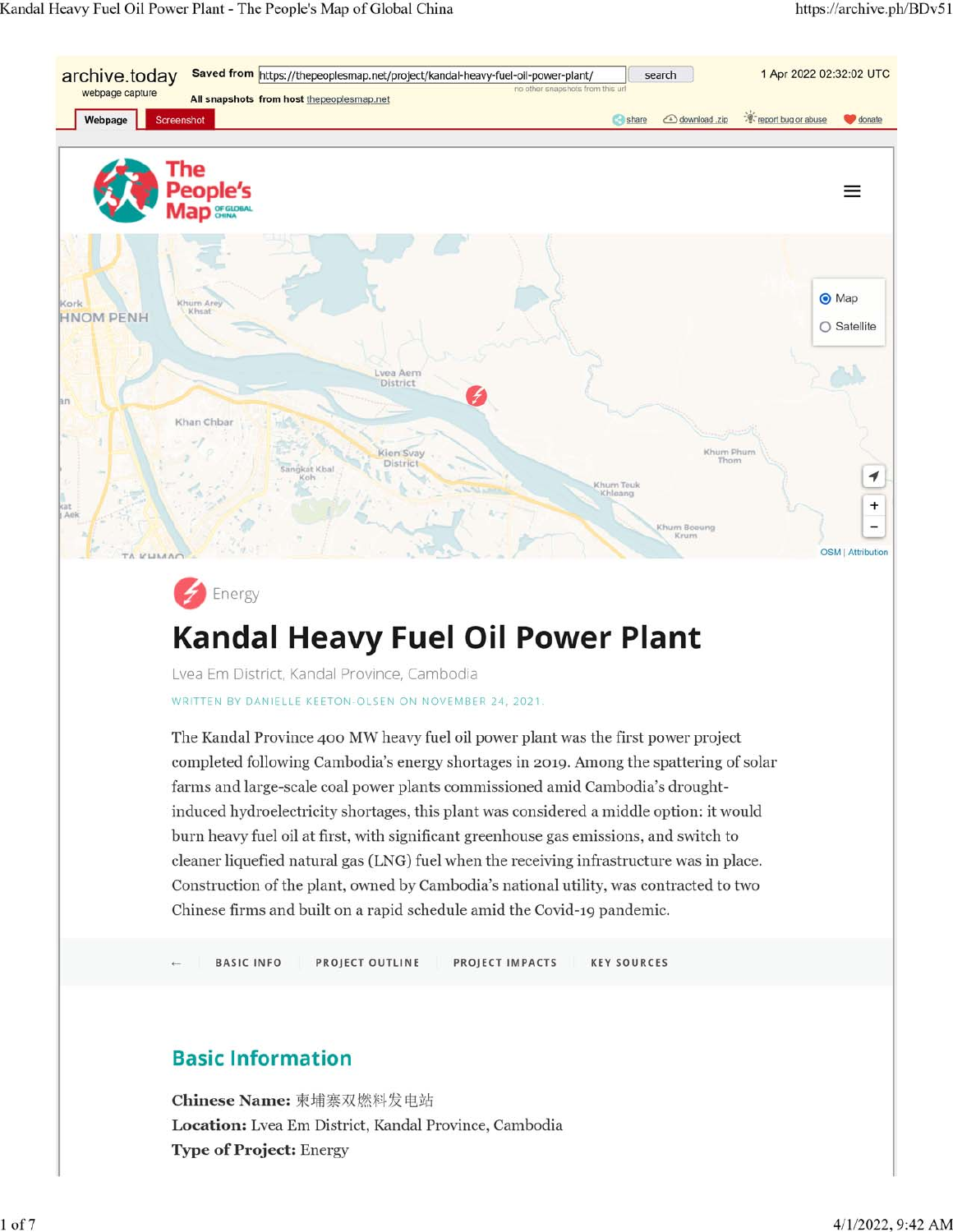**Project Developer:** Électricité du Cambodge

**Main Contractors:** Engineering, procurement, and construction (EPC) contractors: China Gezhouba Group International Engineering Company Limited and CGGC-UN Power Company Limited (subsidiaries of China Gezhouba Group, itself owned by China Energy Engineering Corporation), and China National Heavy Machinery Corporation (a subsidiary of China National Machinery Industry Corporation, Sinomach). Equipment: Wärtsilä Technology (Finland) and MAN Energy Solutions (Germany). Operation and maintenance: SchneiTec Company Limited (Cambodia).

**Known Financiers:** Cambodian Government (300 million USD); Électricité du Cambodge (80 million USD).

**Cost:** 380 million USD

**Project Status:** Operational

## **Project Outline**

As Phnom Penh endured frequent power outages in 2019—mostly connected to droughtinduced low river levels and Cambodia's heavy reliance on hydropower—the government fast-tracked plans to build a heavy fuel oil power plant outside the capital to meet the city's growing energy demand. In 2019, the Council for the Development of Cambodia approved construction of a 400 megawatt (MW) heavy fuel oil plant in Kandal Province's Lvea Em District.



Satellite image of power plant, June 2021. Source: Google Earth.

The plant is owned by Cambodia's state utility, Électricité du Cambodge (EDC), and is operated and maintained by local company Schneitec Company Limited. The final cost of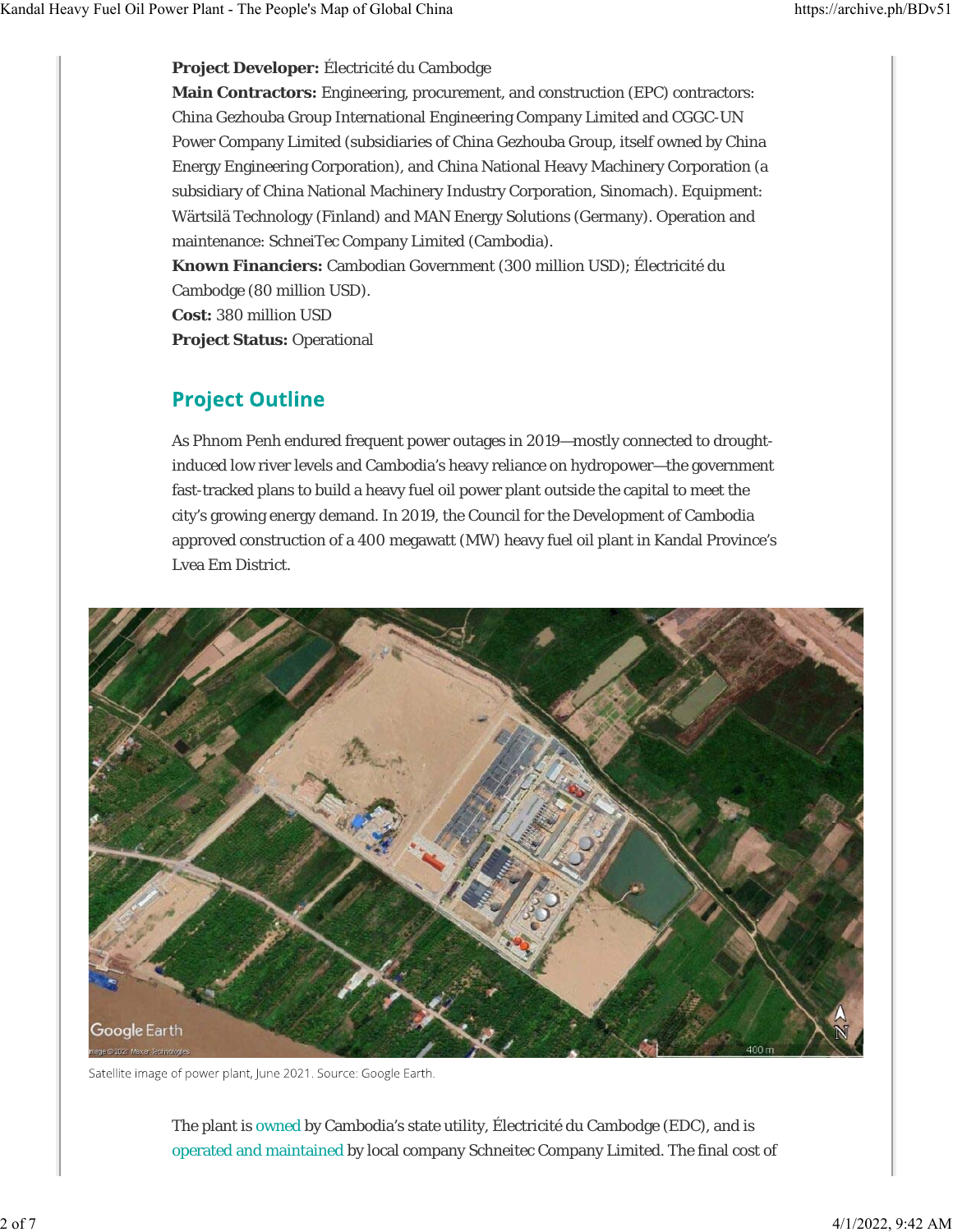the plant was 380 million USD, with 300 million USD coming from the Cambodian Government and the remaining 80 million USD from EDC. Construction of the two units was contracted to two Chinese firms. In 2019, EDC signed an engineering, procurement, and construction (EPC) contract for the first unit with a consortium of China Gezhouba Group International Engineering Company Limited and CGGC-UN Power Company Limited, both of which are subsidiaries of the state-owned China Gezhouba Group. Gezhouba Group is itself a member of China Energy Engineering Corporation (CEEC). Project design was subcontracted to East China Electric Power Test Research Institute Company Limited and building and installation to Anhui No. 2 Electric Power Construction Company Limited—both subsidiaries of CEEC. CGGC-UN Power placed a contract in June 2019 for 12 dual-fuel engines with total capacity of 200 MW with Finnish Wärtsilä Technology, which has supplied 22 engines to seven power plants in Cambodia since 1993.



Inside the Gezhouba-built power plant, December 2020. Source: CGGC-UN Power Facebook page.

After discussions in Phnom Penh in May, the state-owned China National Heavy Machinery Corporation (Sinomach-HE) and Germany's MAN Energy Solutions signed a joint contract, in August 2019, to set up another 11 dual-fuel engines for the Kandal plant, adding 200 MW of installed capacity. Sinomach-HE is a subsidiary of state-owned China National Machinery Industry Corporation (Sinomach). Sinomach-HE subcontracted China Energy Hunan Thermal Power, another subsidiary of CEEC, for construction and installation work.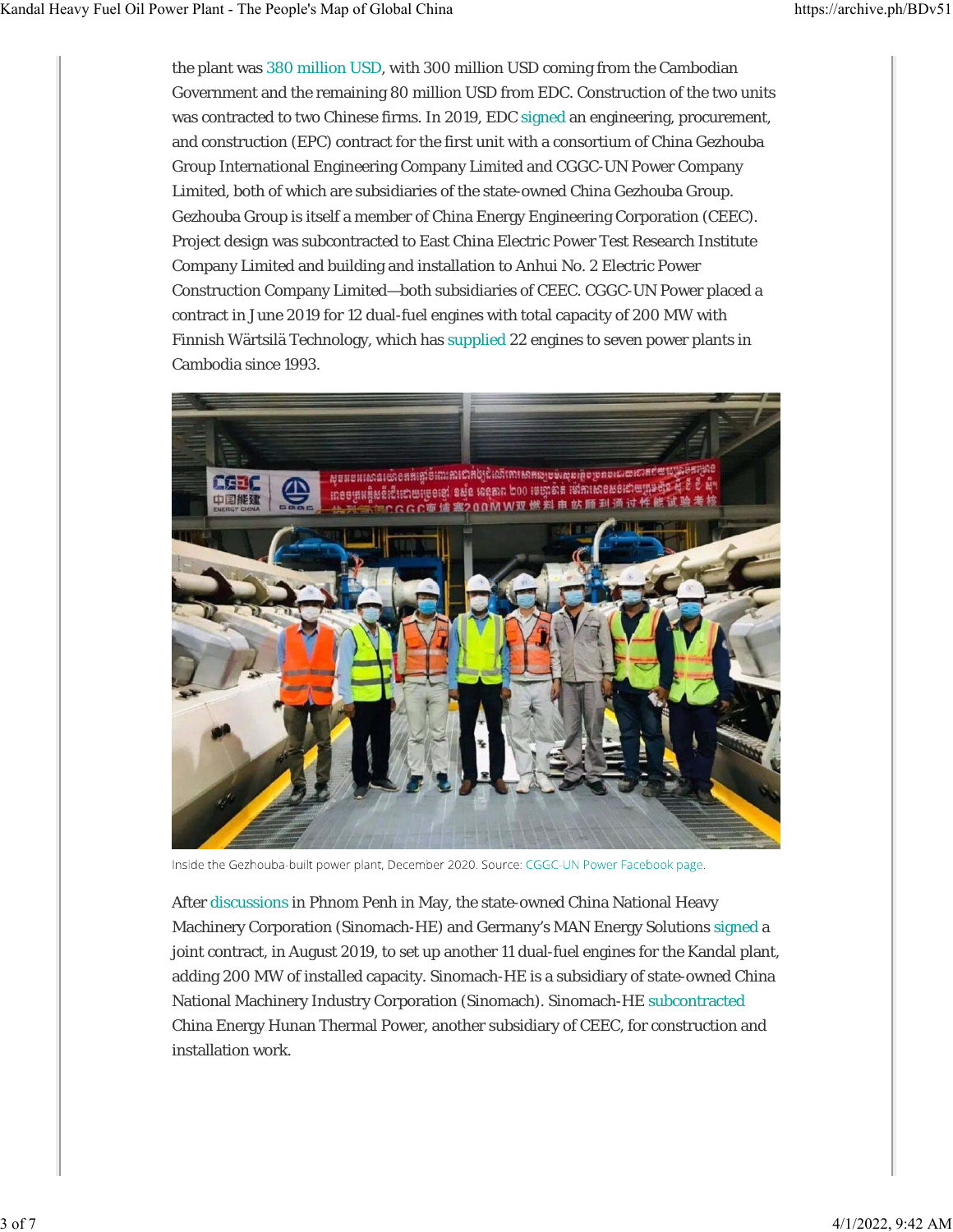

The dual-fuel engine system is intended to support the stability of Cambodia's grid while also responding to the variability of renewable sources like solar and hydropower, which depend heavily on weather conditions. Both the Finnish and the German companies noted that the Cambodian Government required a quick turnaround to complete the project. Construction began in October 2019 with plans to complete the plant by June 2020, but by March 2020, the Covid-19 pandemic had slowed construction, reportedly because technical teams were restricted from travelling to Cambodia from China. Though the project timeline was revised to join the grid by the end of 2020, the Lvea Em plant started generation by January 2021.

Both units started operation using heavy fuel oil but can switch to burning liquefied natural gas (LNG) when the appropriate infrastructure is in place. Cambodia has shown interest in boosting its LNG infrastructure, receiving its first imports of LNG from the state-owned China National Offshore Oil Corporation (CNOOC) in January 2020, which marked Cambodia's first LNG import and China's first export of LNG to Southeast Asia.

*Upstream Magazine* suggested in July 2021 that CNOOC Gas & Power may be interested in developing Cambodia's LNG infrastructure. However, analyst *IHS Markit* noted that Cambodia would need to rent or purchase floating storage and a regasification unit to make LNG a sustainable fuel source. Therefore, in the immediate future, the plant is likely to continue to run on heavy fuel oil.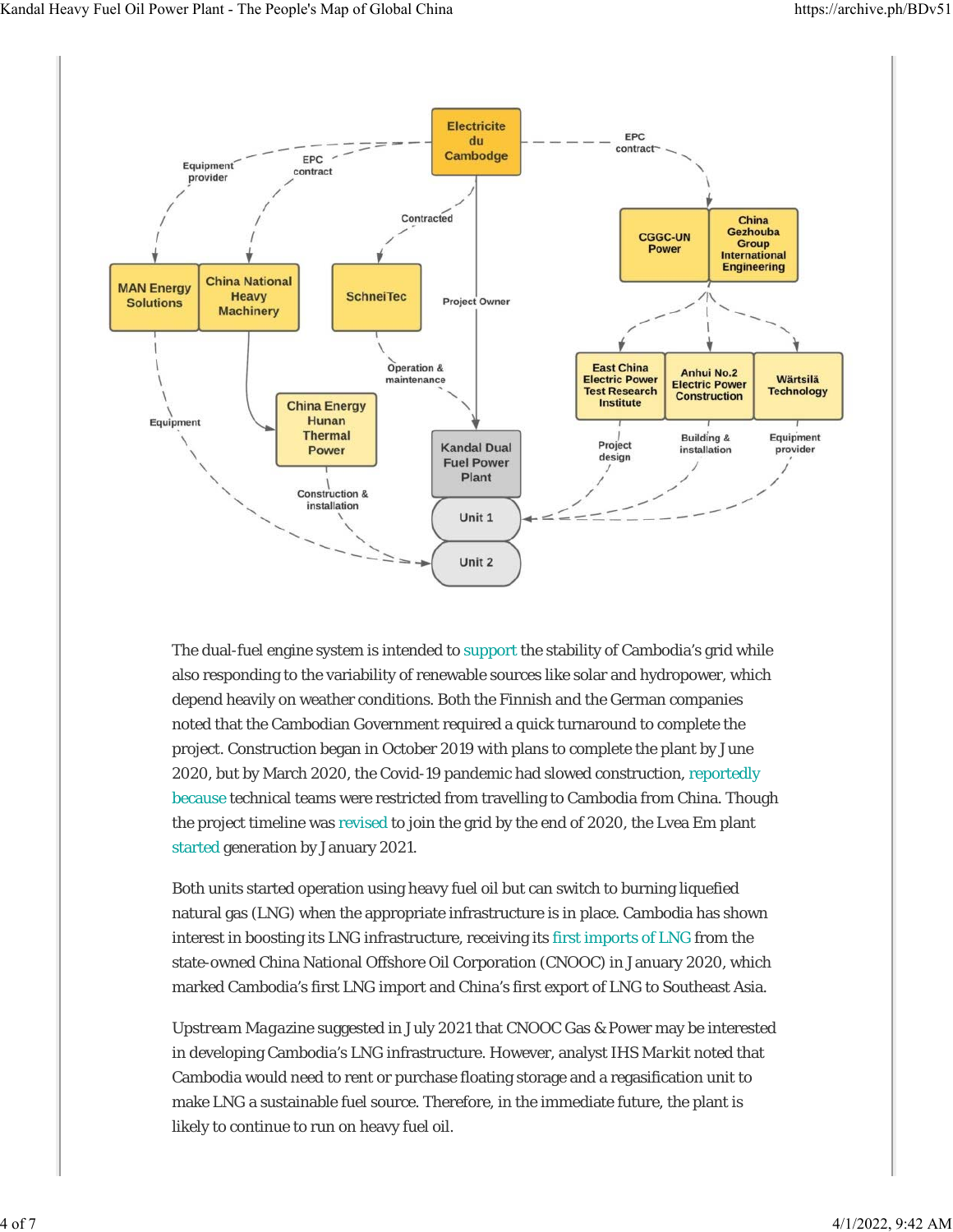#### **Project Impacts**

- **Land Acquisition:** The project resulted in some displacement, although affected people were compensated.
- **Pollution:** Residents have expressed concerns that water runoff from the plant is harming their crops.
- **Impact Assessment:** It is unclear whether the project was subject to an environmental impact assessment, and residents were not fully informed about the details of the project before construction.
- **Climate Change:** Althoughless problematic than coal in terms of carbon emissions, heavy fuel oil is a fossil fuel and, as such, the plant further contributes to Cambodia's carbon emissions.



Local farmers' crops alongside the power plant. Photo by the author, 2021.

Worsening drought came to a head in 2019, when low river levels left Cambodia's hydropower dams operating well below capacity. This exposed the country's dependence on hydropower, which in 2019 was providing as much as 50% of the nation's power, and led to lengthy nationwide power cuts. This led to the approval of two new coal plants, in Oddar Meanchey and Koh Kong, and the Kandal heavy fuel oil plant (for more on this, see this essay in *The People's Pulse*). The plant will go some way to alleviate the impacts on the capital should similar weather patterns recur and leave Phnom Penh susceptible to power shortages.

Residents living near the heavy fuel oil plant told reporters for *The Third Pole* that former neighbours were displaced from farmland and homes in Lvea Em District. While they were compensated for their land, the residents said the displaced individuals were initially concerned about the power plant, fearing the pollution it would bring to the area would impact on their daily lives.

Cambodian law requires that power plants are subject to an environmental impact assessment (EIA), which necessitates public consultation, although there is an exemption for anything the government deems an emergency project. It is unclear whether this project was subject to an EIA, but villagers interviewed by *The Third Pole* said that,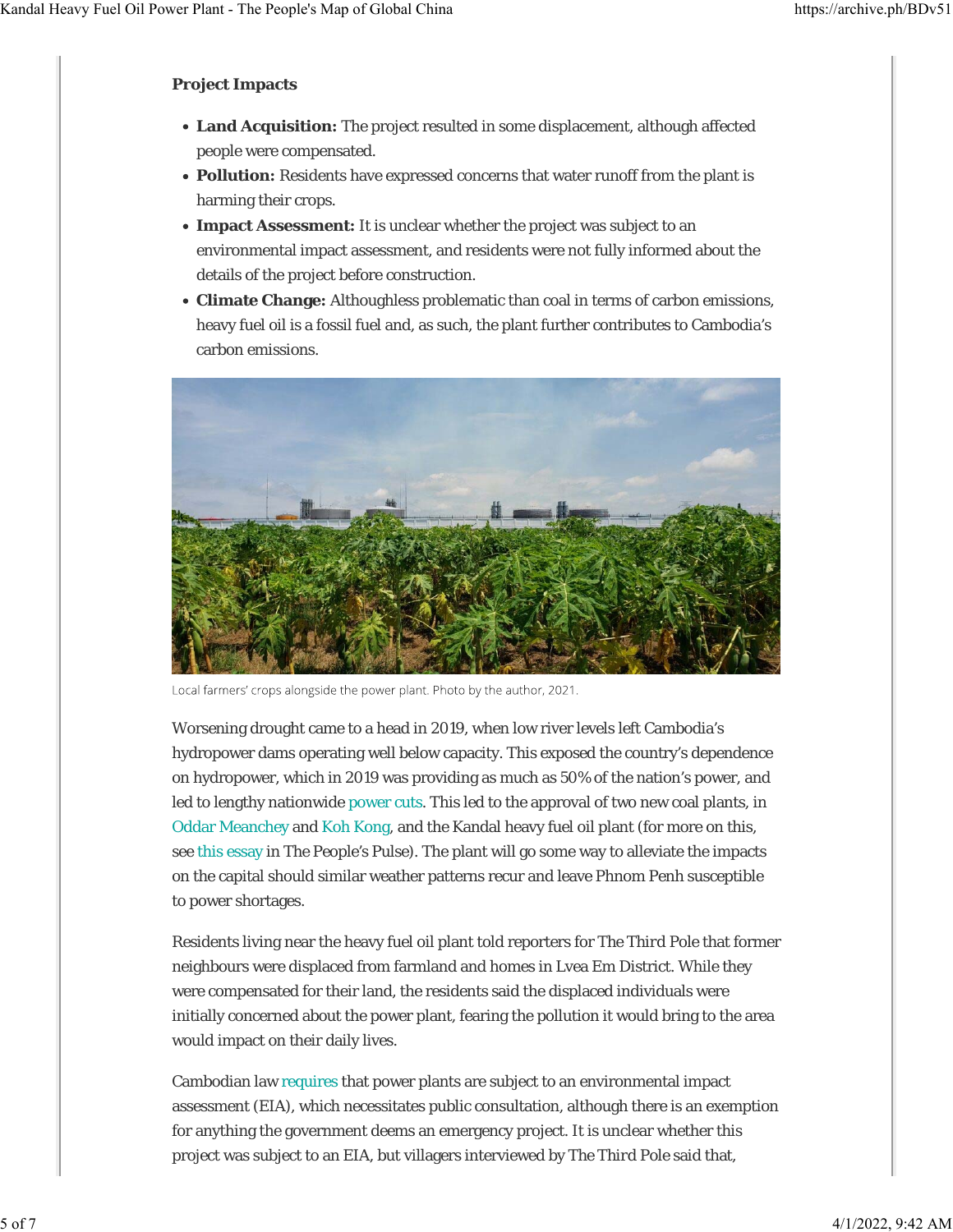although they were informed about the compensation plan for the project, they were not told what the project was.

Though the project has the capacity to burn less emissions-intensive fuels like LNG, the plant is currently burning heavy fuel oil—an energy source considered preferable to coal, but still an emitter of carbon dioxide as well as sulphur dioxide and nitrogen oxide, which are powerful pollutants. Residents told reporters for *The Third Pole* that their papaya crops and other plants were impacted after the power plant began discharging waste water into a small local stream. Reporters observed a runoff drain that was indeed pouring from the plant's gates into the stream, but it was unclear whether it contained any pollutants.

## **In-Depth Source**

Keaton-Olsen, Danielle and Yon Sineat. 2021. 'Cambodia Embraces Dirty Energy Fearing Drought-Driven Shortages.' *The Third Pole*, 24 June. Link.

#### Updated on 22 November.

Danielle Keeton-Olsen is a freelance journalist based in Phnom Penh, covering environmental, business, and labour issues in Cambodia and beyond. She works as a reporter and editor for the Phnom Penh news outlet VOD English, and additionally tes reporting to Mongabay, South China Morning Post, China Dialogue, Al

# More about this area